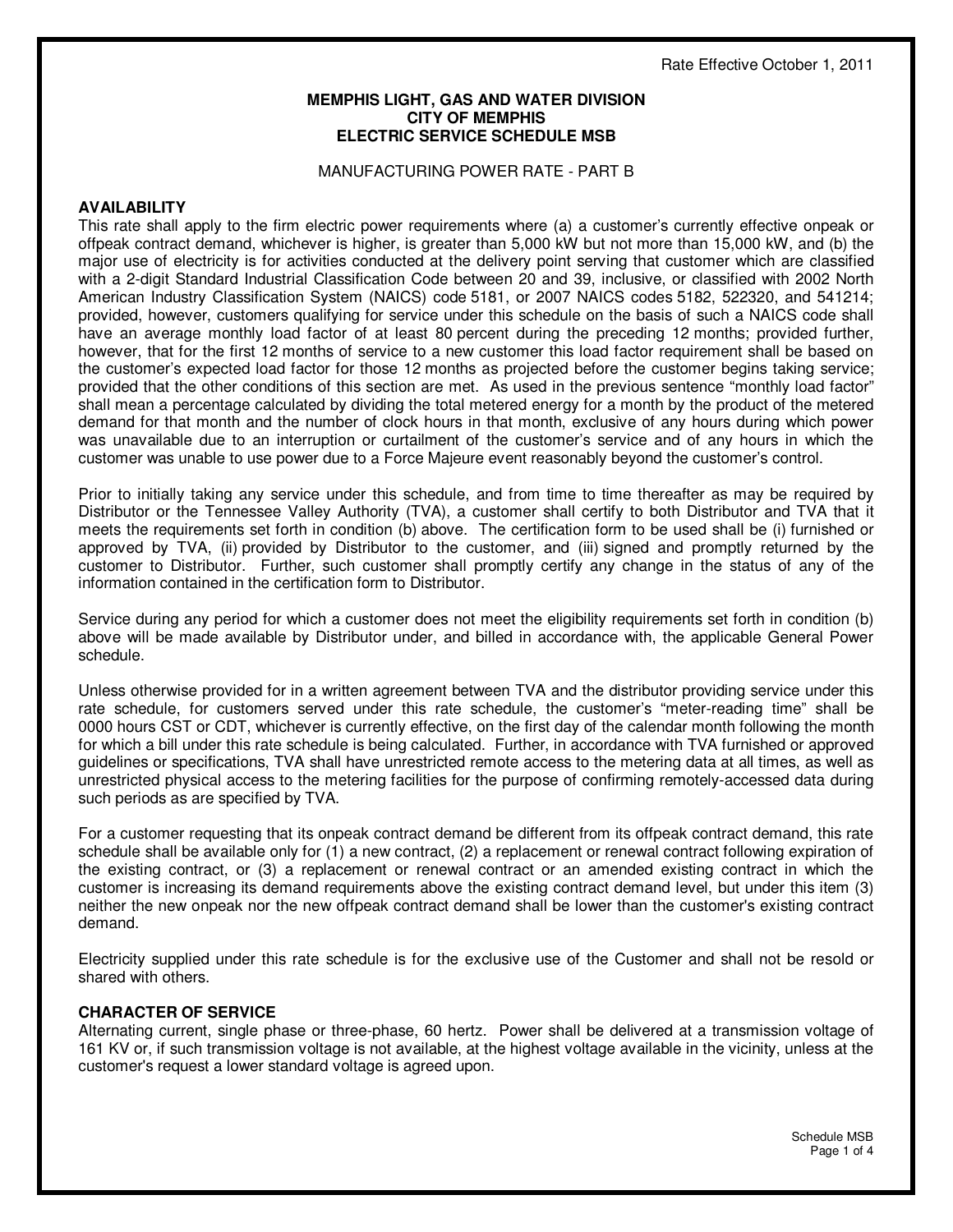## **BASE CHARGES**

|                                                                                                                                          | Summer      | Winter     | Transition  |
|------------------------------------------------------------------------------------------------------------------------------------------|-------------|------------|-------------|
| Customer charge per delivery point per month:                                                                                            | \$1,500.00  | \$1,500.00 | \$1,500.00  |
| TVA Administrative charge per delivery point per month:                                                                                  | \$350.00    | \$350.00   | \$350.00    |
| On-peak per kW of billing demand charges per month:                                                                                      | \$16.78     | \$9.68     |             |
| Per kW charge per month for each kW, if any, by which<br>offpeak billing demand exceeds onpeak billing demand:                           | \$4.34      | \$4.34     | \$4.34      |
| Excess per kW charge per month by which billing demand<br>exceeds contract demand:                                                       | \$16.78     | \$9.68     | \$4.34      |
|                                                                                                                                          |             |            |             |
| On-peak per kWh energy charge:                                                                                                           | \$0.05833   | \$0.02830  |             |
| First 425 hours use of maximum metered demand multiplied<br>by the ratio of offpeak energy to total energy rate per kWh:                 | \$0.02403   | \$0.02403  | \$0.02403   |
| hours use of maximum metered demand<br>Next 195<br>multiplied by the ratio of offpeak energy to total energy rate<br>per kWh:            | \$0.00537   | \$0.00537  | \$0.00537   |
| Hours use of maximum metered demand in excess of 620<br>hours multiplied by the ratio of offpeak energy to total<br>energy rate per kWh: | $-$0.01047$ | -\$0.01047 | $-$0.01047$ |

# **TENNESSEE VALLEY AUTHORITY FUEL COST AND PURCHASED POWER ADJUSTMENT RIDER**

The above rates are subject to adjustment under the provisions of the Tennessee Valley Authority Fuel Cost and Purchased Power Adjustment Rider.

### **ADJUSTMENT**

The base demand and energy charges shall be increased or decreased in accordance with the current Adjustment Addendum published by TVA. (In addition, such charges shall be increased or decreased to correspond to increases or decreases determined by TVA in the value of the hydro generation benefit allocated to residential customers.)

## **DETERMINATION OF SEASONAL PERIODS**

Summer Period shall mean the June, July, August, and September billing months. Winter Period shall mean the December, January, February, and March billing months. Transition Period shall mean the April, May, October, and November billing months.

## **DETERMINATION OF ONPEAK AND OFFPEAK HOURS**

Except for Saturdays and Sundays and the weekdays that are observed as Federal holidays for New Year's Day, Memorial Day, Independence Day, Labor Day, Thanksgiving Day, and Christmas Day, onpeak hours for each day shall be from 1 p.m. to 7 p.m. during the Summer Period and from 4 a.m. to 10 a.m. during the Winter Period. For the Summer Period and the Winter Period, all other hours of each day that are not otherwise defined as onpeak hours and all hours of such excepted days shall be offpeak hours. For the Transition Period, all hours shall be offpeak hours. Such times shall be Central Standard Time or Central Daylight Time, whichever is then in effect. Said onpeak and offpeak hours are subject to change by TVA. In the event TVA determines that such changed onpeak and offpeak hours are appropriate, it shall so notify Division at least 12 months prior to the effective date of such changed hours, and Division shall promptly notify customer.

### **DETERMINATION OF ONPEAK AND OFFPEAK DEMANDS, MAXIMUM METERED DEMAND, AND ENERGY AMOUNTS**

The onpeak and offpeak kWh for any month shall be the energy amounts taken during the respective hours of the month designated under this rate schedule as onpeak and offpeak hours; provided, however, that notwithstanding the metered energy amount, the offpeak energy for any month shall in no case be less than the product of (1) the offpeak billing demand as calculated in the last sentence of the paragraph below and (2) 110 hours (reflecting a 15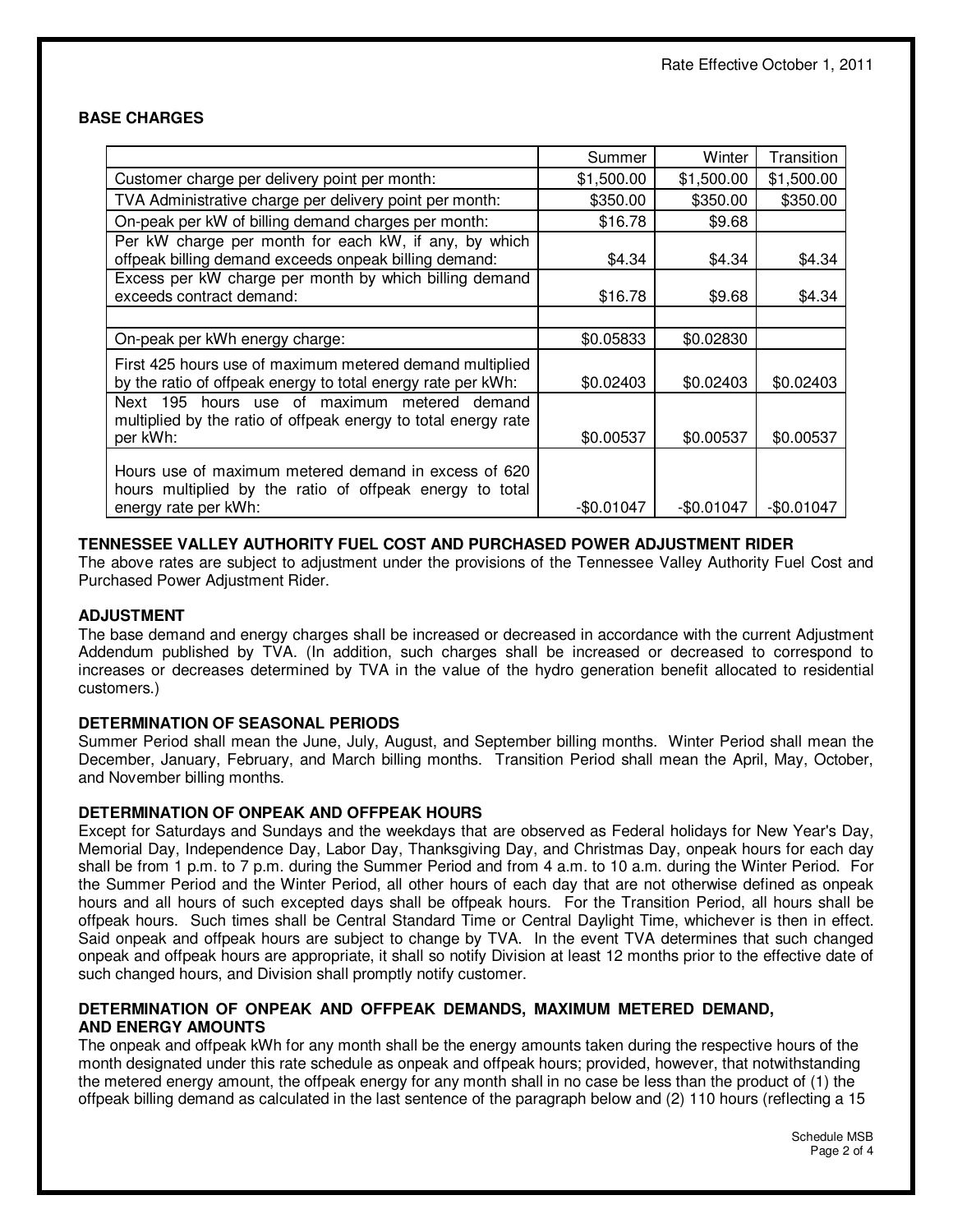percent load factor applied to the average number of hours in a month).

Distributor shall meter the onpeak and offpeak demands in kW of all customers taking service under this rate schedule. The onpeak metered demand and offpeak metered demand for any month shall be determined separately for the respective hours of the month designated under this rate schedule as onpeak and offpeak hours and in each case shall be the highest average during any 30-consecutive-minute period beginning or ending on a clock hour of the month of the load metered in kW, and, except as provided below in this section, such amounts shall be used as the onpeak and offpeak billing demands. The maximum metered demand for any month shall be the higher of (1) the highest onpeak metered demand in the month or (2) the highest offpeak metered demand in the month. The onpeak billing demand shall in no case be less than the sum of (1) 30 percent of the first 5,000 kW and (2) 40 percent of any kW in excess of 5,000 kW of the higher of the currently effective onpeak contract demand or thehighest onpeak billing demand established during the preceding 12 months. The offpeak billing demand shall in no case be less than the sum of (1) 30 percent of the first 5,000 kW and (2) 40 percent of any kW in excess of 5,000 kW of the higher of the currently effective offpeak contract demand or the highest onpeak billing demand established during the preceding 12 months.

## **FACILITIES RENTAL CHARGE**

There shall be no facilities rental charge under this rate schedule for delivery at bulk transmission voltage levels of 161 kV or higher.

For delivery at less than 161 kV, there shall be added to the customer's bill a facilities rental charge. This charge shall be \$.38 per kW per month except for delivery at voltages below 46 kV, in which case the charge shall be \$.97 per kW per month for the first 10,000 kW and \$.76 per kW per month for the excess over 10,000 kW. Such charge shall be applied to the highest of (1) the highest onpeak or offpeak billing demand established during the latest 12 consecutive-month period, (2) the customer's currently effective onpeak contract demand, or (3) the customer's currently effective offpeak contract demand and shall be in addition to all other charges under this rate schedule, including minimum bill charges.

### **REACTIVE DEMAND CHARGES**

If the reactive demand (in kVAR) is lagging during the 30-consecutive-minute period beginning or ending on a clock hour of the month in which the customer's highest metered demand occurs, there shall be added to the customer's bill a reactive charge of \$1.45 per kVAR of the amount, if any, by which the reactive demand exceeds 33 percent of such metered demand. If the reactive demand (in kVAR) is leading during the 30 consecutive minute period beginning or ending on a clock hour of the month in which the customer's lowest metered demand (excluding any metered demands which are less than 25 percent of the highest metered demand) occurs, there shall be added to the customer's bill a reactive charge of \$1.14 per kVAR of the amount of reactive demand. Such charges shall be in addition to all other charges under this rate schedule, including minimum bill charges.

## **MINIMUM MONTHLY BILL**

The monthly bill under this rate schedule, excluding any facilities rental charges and any reactive charges, shall not be less than the sum of (1) the base customer charge, (2) the portion of the base demand charge, as adjusted, (but excluding the additional portion thereof applicable to excess of billing demand over contract demand) applicable to onpeak billing demand applied to the customer's onpeak billing demand, (3) the portion of the base demand charge, as adjusted, (but excluding the additional portion thereof applicable to excess of billing demand over contract demand) applicable to any excess of offpeak over onpeak billing demand applied to the amount, if any, by which the customer's offpeak billing demand exceeds its onpeak billing demand, (4) the base onpeak energy charge, as adjusted, applied to the customer's onpeak energy takings, and (5) the base offpeak energy charge, as adjusted, applied to the higher of customer's actual offpeak energy takings or the minimum offpeak energy takings amount provided for in the first paragraph of the section of this rate schedule entitled "Determination of Onpeak and Offpeak Demands, Maximum Metered Demand, and Energy Amounts".

Division may require minimum bills higher than those stated above.

## **CONTRACT REQUIREMENT**

Division shall require contracts for all service provided under this rate schedule. The contract shall be for an initial term of at least 5 years and any renewals or extensions of the initial contract shall be for a term of at least 5 years; after 10 years of service, any such contract for the renewal or extension of service may provide for termination